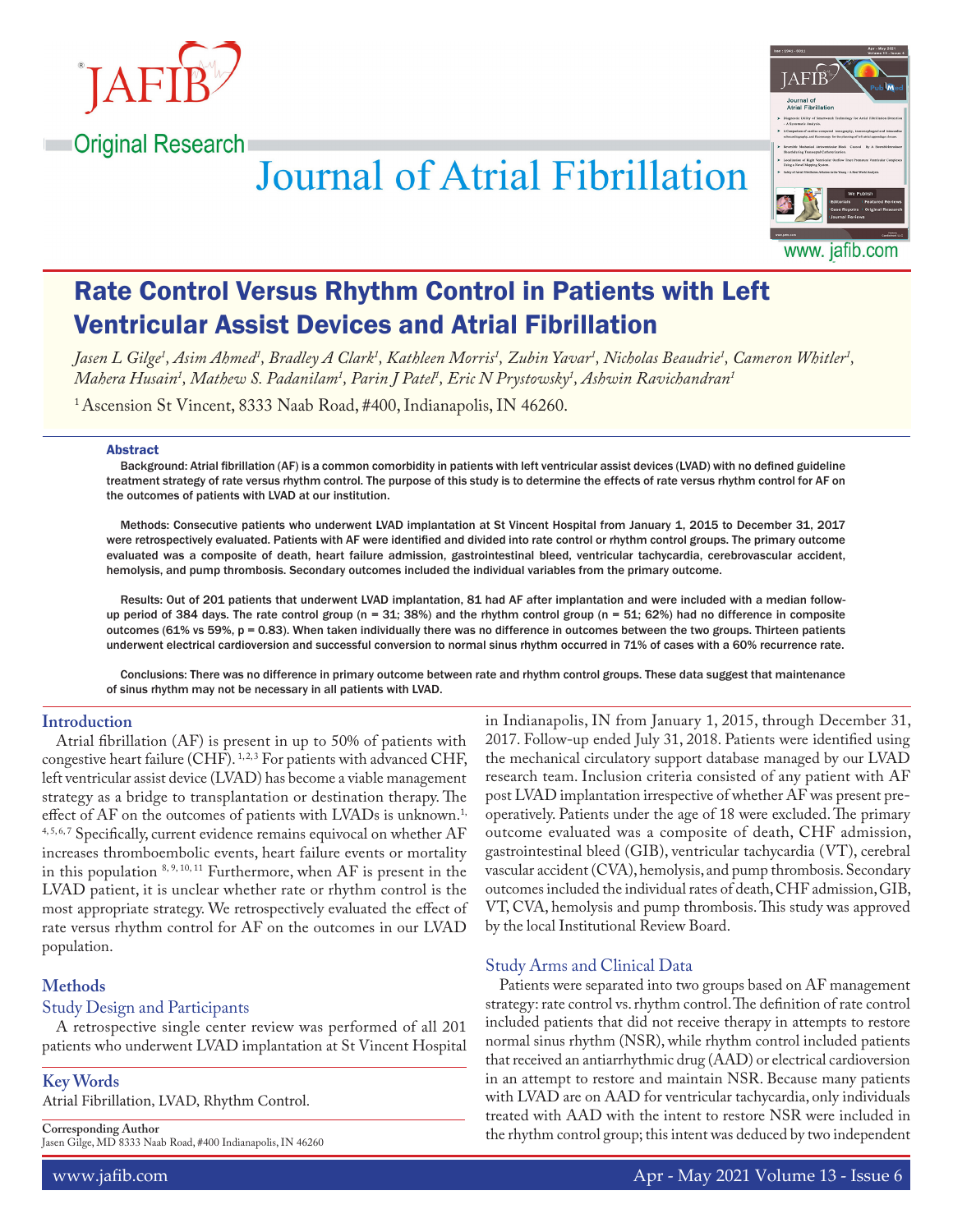# 2 Journal of Atrial Fibrillation **Community** Community Community Community Community Community Community Community

chart reviewers and in the case of disagreement adjudicated by a third study member. AF was initially ascertained by chart review, but then confirmed by electrocardiogram, inpatient telemetry or data from cardiac implantable electronic device (CIED). CVA was defined as having a stroke, transient ischemic attack or intracranial hemorrhage diagnosed by the treating physician. Congestive heart failure admission was defined as patients requiring inotropes or readmission for IV diuretics. Time in therapeutic range (TTR) with warfarin was calculated for all patients using the Rosendaal method. 12

# **Statistical Analysis**

Continuous variables were compared using student T-test if normally distributed or Mann-Whitney test if non-normally distributed. Categorical variables were compared using Pearson Chi-square analysis or Fischer Exact Testing and expressed as percentages. Two tailed P values <0.05 were considered statistically significant.

# **Results**

# Baseline Characteristics

From January 1, 2015, through December 31, 2017, 201 patients underwent LVAD implantation. Of these patients, 82 (41%) had AF after device implantation. Among these, 31 (38%) underwent rate control and 51 (62%) underwent rhythm control treatment approaches. The baseline demographics are summarized in [Table 1]. In the rate control group, the median (interquartile range) age was 62 (57, 66) years and only 9.7% of the patients were female, while in the rhythm control group, the median (interquartile range) age was 60 (53, 67) years and 17.6% of the patients were female, with no difference in age or sex between the two groups. The two groups had similar CHA<sub>2</sub>DS<sub>2</sub>VASc scores (CHF, hypertension, age  $\geq 75$ ) years, diabetes, stroke/TIA/thromboembolism, vascular disease [prior myocardial infarction, peripheral artery disease, or aortic plaque], age 65-75 years, sex category [female]) and duration of follow up. Other basic demographic characteristics were also similar between the two groups including TTR.

# Antiarrhythmic Therapy and Electrical Cardioversion

Eight patients (26%) in the rate control group were taking amiodarone for VT suppression with no intention of restoring sinus rhythm (chart review agreement 100%). In the rhythm control group, 98% ( $n = 49$ ) of patients received therapy with an antiarrhythmic drug (amiodarone in all but one patient who was given dofetilide) and 59% of patients had antiarrhythmic therapy long-term. Electrical cardioversion (CV) was performed in 28% of patients in the rhythm control group and immediately restored NSR in 71% (10 of 14 patients). There was a recurrence rate of  $60\%$  (n = 6) in long term follow up despite successful cardioversion.

# Outcomes According to Treatment Arm

Overall, there was no difference in the combined endpoint of death, CVA, GIB, CHF admission, VT, hemolysis and pump thrombosis (p = 0.83). There was also no difference in secondary outcomes between the two groups. Ventricular tachycardia was the secondary outcome that occurred most frequently in the rate control and rhythm control group  $(29%$  and 43% respectively, p = 0.3). In the rate control group, there was a 26% mortality rate during follow-up while it was 18% in the rhythm

control group ( $p = 0.38$ ) The primary and secondary outcomes are summarized in [Table 2]. Additionally, a comparison of all rate control patients not taking amiodarone were compared to those in the rhythm control group. Fourteen (58%) patients in the rate control arm that were not taking amiodarone met the primary endpoint compared to the 30 (59%) patients in the rhythm control group ( $p = 0.95$ ). Furthermore, we compared all patients who were taking amiodarone compared to those not taking amiodarone. Fifteen (63%) of the patients that were not taking amiodarone met the primary endpoint compared to the 33 (58%) patients taking amiodarone ( $p = 0.7$ ).

# **Discussion**

The current study adds to the limited body of literature evaluating the impact of AF management in patients with LVADs. We found that AF occurred in 41% of patients after implantation of LVAD, which was lower than previous reports.<sup>10,11,12</sup> There was no difference in composite outcome of death, CVA, CHF admission, GIB, VT, hemolysis and pump thrombosis between rate and rhythm control strategies (61% vs 59%, p = 0.83). To our knowledge, this is the first study to determine the acute success rate of cardioversions in AF patients with LVADs, with



|                                          | <b>Rate Control 31</b><br>(38%) | <b>Rhythm Control 51</b><br>(62%) | p-value |
|------------------------------------------|---------------------------------|-----------------------------------|---------|
| <b>Median Age, years</b>                 | 62 (57, 66)                     | 60 (53, 67)                       | 0.49    |
| <b>Female Sex</b>                        | 3(9.7%)                         | 9(17.6%)                          | 0.32    |
| <b>BMI</b>                               | 29 (25, 33)                     | 29 (26, 33)                       | 0.73    |
| <b>Medical History</b>                   |                                 |                                   |         |
| <b>Atrial fibrillation</b>               | 23 (74.2%)                      | 33 (64.7%)                        | 0.37    |
| <b>Coronary Artery Disease</b>           | 12 (38.7%)                      | 26 (51%)                          | 0.28    |
| Ventricular Tachycardia                  | 15 (48.4%)                      | 20 (39.2%)                        | 0.42    |
| <b>Hypertension</b>                      | 16 (51.6%)                      | 35 (68.6%)                        | 0.12    |
| <b>Diabetes</b>                          | 14 (45.2%)                      | 28 (54.9%)                        | 0.39    |
| Hyperlipidemia                           | 20 (64.5%)                      | 36 (70.6%)                        | 0.57    |
| <b>Stroke</b>                            | 4(12.9%)                        | 5(9.8%)                           | 0.66    |
| ICD                                      | 25 (80.6%)                      | 36 (70.6%)                        | 0.31    |
| <b>Destination Therapy</b>               | 15 (48.4%)                      | 25 (49%)                          | 0.96    |
| <b>IMACS profile</b>                     |                                 |                                   | 0.57    |
| 1                                        | 6                               | $\overline{7}$                    |         |
| $\overline{2}$                           | 1                               | 7                                 |         |
| 3                                        | 17                              | 26                                |         |
| 4                                        | 5                               | 9                                 |         |
| 7                                        | 0                               | 1                                 |         |
| <b>LVAD Type</b>                         |                                 |                                   | 0.4     |
| <b>Heart Ware</b>                        | 16                              | 18                                |         |
| <b>Heart Mate 2</b>                      | 6                               | 18                                |         |
| <b>Heart Mate 3</b>                      | 8                               | 13                                |         |
| <b>CHADsVASc Score</b>                   | 3(2, 4)                         | 3(3, 4)                           | 0.4     |
| Follow-up (median LVAD days)             | 409 (275, 743)                  | 343 (231, 693)                    | 0.37    |
| Time in Therapeutic Range,<br><b>INR</b> | 67 (56, 75%)                    | 67 (55, 75%)                      | 0.93    |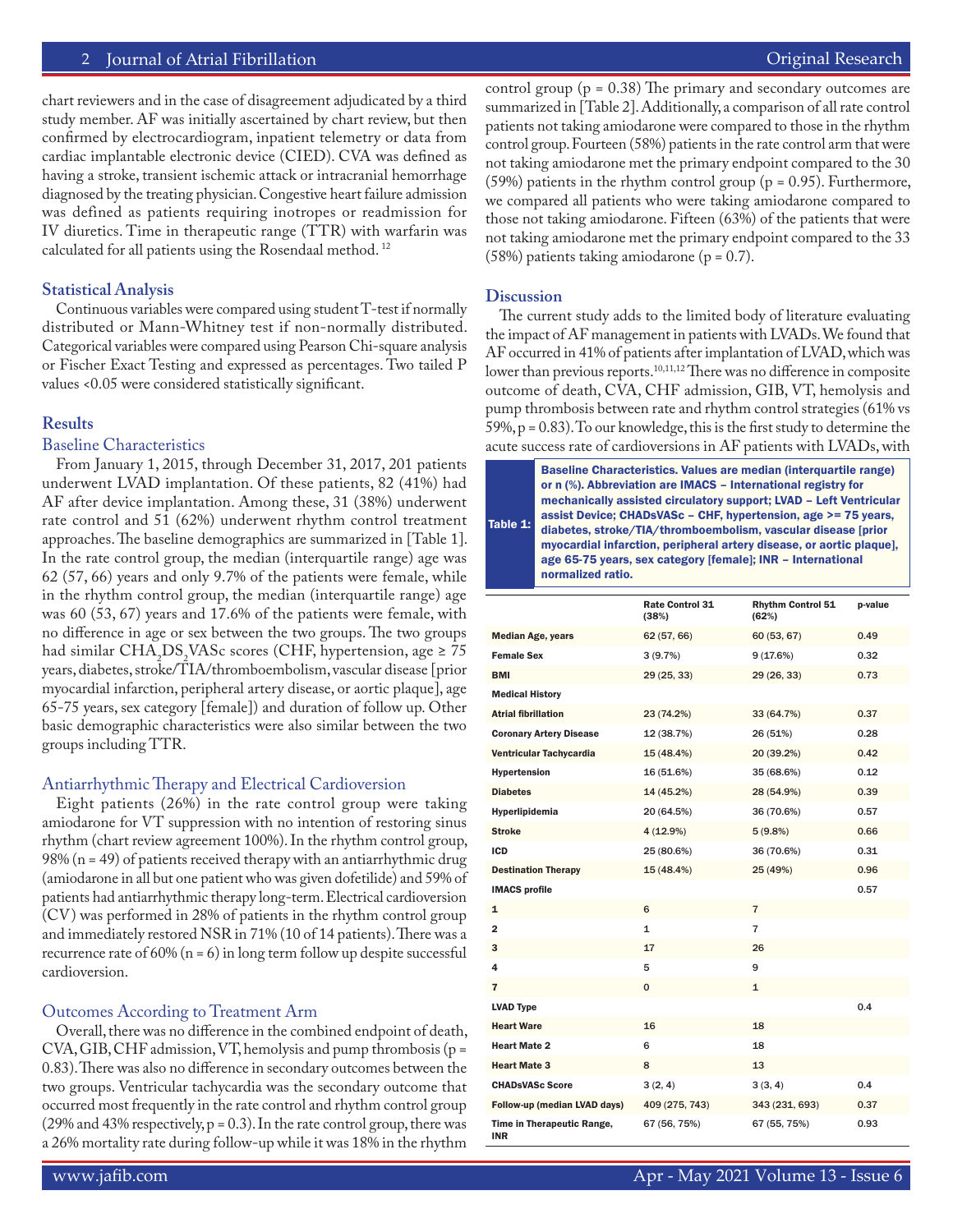#### Table 2: Outcomes. Values are n (%). CHF – congestive heart failure

|                                 | <b>Rate Control</b> | <b>Rhythm Control</b> |         |
|---------------------------------|---------------------|-----------------------|---------|
|                                 | <b>Events</b>       | <b>Events</b>         | p-value |
| <b>Composite Outcome</b>        | 19 (61%)            | 30 (59%)              | 0.83    |
| Ventricular Tachycardia         | 9(29%)              | 22(43%)               | 0.3     |
| <b>Cerebrovascular Accident</b> | 2(6%)               | 9(18%)                | 0.15    |
| <b>Gastrointestinal Bleed</b>   | 6(19%)              | 16(31%)               | 0.23    |
| <b>CHF</b> admission            | 5(16%)              | 14 (27%)              | 0.24    |
| <b>Hemolysis</b>                | 1(3%)               | 2(4%)                 | 0.86    |
| <b>Thrombosis</b>               | 1(3%)               | 2(4%)                 | 0.87    |
| <b>Death</b>                    | 8(26%)              | 9(18%)                | 0.38    |

14 patients undergoing cardioversion and an acute success rate of 71%.

#### Primary and Secondary Endpoints

The primary outcome including a composite of death, CVA, CHF admission, GIB, VT, hemolysis and pump thrombosis revealed no statistical difference between rate versus rhythm control groups (61% vs 59%,  $p = 0.83$ ). Conclusions from previously published studies evaluating whether or not AF contributes to morbidity and mortality in this unique population were equivocal. <sup>1,4,5,6,7</sup> As a result, clinicians caring for this group of patients have few data to identify what risk AF may pose and the best therapeutic approach. Recently, Noll et al attempted to bridge this void of literature by retrospectively evaluating what effects rhythm control may have over rate control. They concluded that a rhythm control strategy for atrial arrhythmias in patients with LVAD does not decrease the risk of mortality, thromboembolism or bleeding. 13 Our data also support that a rhythm control strategy to maintain sinus rhythm may not improve outcomes in patients with LVAD.

The secondary outcomes included the rate of death, CHF admission, GIB, VT, CVA, hemolysis and pump thrombosis and revealed no statistical difference. These secondary outcomes were selected given the putative risks of AF in this select population include blood stasis secondary to decreased atrial contractility resulting in clot formation, CVA, pump thrombosis and hemolysis; rapid and irregular ventricular contractions precipitating CHF exacerbations and ventricular arrhythmias; and treatment with additional medications, such as amiodarone, that may result in labile INRs. Amiodarone was almost exclusively used in the rhythm control group and did not result in a significant difference in TTR despite drug-drug interactions. There was no difference in rate of GIB or CVA between the two groups. However, there was a trend towards higher rate of CVA (18% vs 6%) and GIB (31% vs 19%) in the rhythm control group that did not meet statistical significance. Larger scale trials are needed to ensure this difference doesn't expand with larger numbers. This also demonstrates the importance of appropriate international normalized ratio (INR) monitoring if additional medications are prescribed with significant warfarin interactions. There was also no difference in CHF admissions between the two groups suggesting rate control for AF should suffice for heart failure mitigation.

## Electrical Cardioversion for AF

To our knowledge, this is the first study to determine the success rate of cardioversions in AF patients with LVADs, with 14 patients undergoing cardioversion. The success rate of 71%, is similar to previous reports in patients without LVAD ranging from 68-90%. 14, 15 It is important to note that  $71\%$  (n = 10 of 14) of these patients were taking amiodarone at the time of electrical cardioversion. After successful cardioversion, 60% had eventual AF recurrence despite continued antiarrhythmic medication. Of the 14 patients who underwent cardioversion, 1 had a CVA within 1 month after the CV. The patient had a therapeutic INR at time of CV, and had no left atrial appendage thrombus identified on a transesophageal echocardiogram immediately prior to CV. Nine days after the CV, the patient presented with a small right middle cerebral artery infarct and a subtherapeutic INR.

#### **Limitations**

This study has the limitation of being a retrospective, nonrandomized, single-center study with a limited number of patients. As a result, we are unable to account for confounding factors that may play a significant role in the results. These confounding factors include, but are not limited to selection bias toward early cardioversion or AADs for patients perceived to have benefit from an early rhythm control strategy (e.g. patients with severe heart failure and uncontrolled ventricular rates), ventricular arrhythmias requiring anti-arrhythmic therapies that may also aid in AF rhythm control and those requiring prolonged inotropic therapy making rate control medications difficult to use.

#### **Conclusions**

In patients with AF in the setting of LVAD, there was no difference in composite or individual outcomes of death, CVA, CHF admission, GIB, VT, hemolysis and pump thrombosis between rate and rhythm control groups. Electrical CV can be accomplished with reasonable safety and efficacy in patients with LVAD.

#### **References**

- 1. Chugh Sumeet S, HavmoellerRasmus, NarayananKumar, SinghDavid, RienstraMichiel, BenjaminEmelia J, GillumRichard F, KimYoung-Hoon, McAnultyJohn H, ZhengZhi-Jie, ForouzanfarMohammad H, NaghaviMohsen, MensahGeorge A, EzzatiMajid, MurrayChristopher J L. Worldwide epidemiology of atrial fibrillation: a Global Burden of Disease 2010 Study. Circulation. 2014;129 (8):837–47.
- 2. Maisel William H, StevensonLynne Warner. Atrial fibrillation in heart failure: epidemiology, pathophysiology, and rationale for therapy. Am J Cardiol. 2003;91 (6A):2D–8D.
- 3. Eapen Zubin J, GreinerMelissa A, FonarowGregg C, YuanZhong, MillsRoger M, HernandezAdrian F, CurtisLesley H. Associations between atrial fibrillation and early outcomes of patients with heart failure and reduced or preserved ejection fraction. Am Heart J. 2014;167 (3):369–375.e2.
- 4. Stehlik Josef, HosenpudJeffrey D, EdwardsLeah B, HertzMarshall I, MehraMandeep R. ISHLT International Registry for Heart and Lung Transplantation--into the fourth decade, from strength to strength. J Heart Lung Transplant. 2013;32 (10):941–50.
- 5. Mamas Mamas A, CaldwellJane C, ChackoSanoj, GarrattClifford J, Fath-OrdoubadiFarzin, NeysesLudwig. A meta-analysis of the prognostic significance of atrial fibrillation in chronic heart failure. Eur J Heart Fail. 2009;11 (7):676–83.
- 6. Wang Thomas J, LarsonMartin G, LevyDaniel, VasanRamachandran S, LeipEric